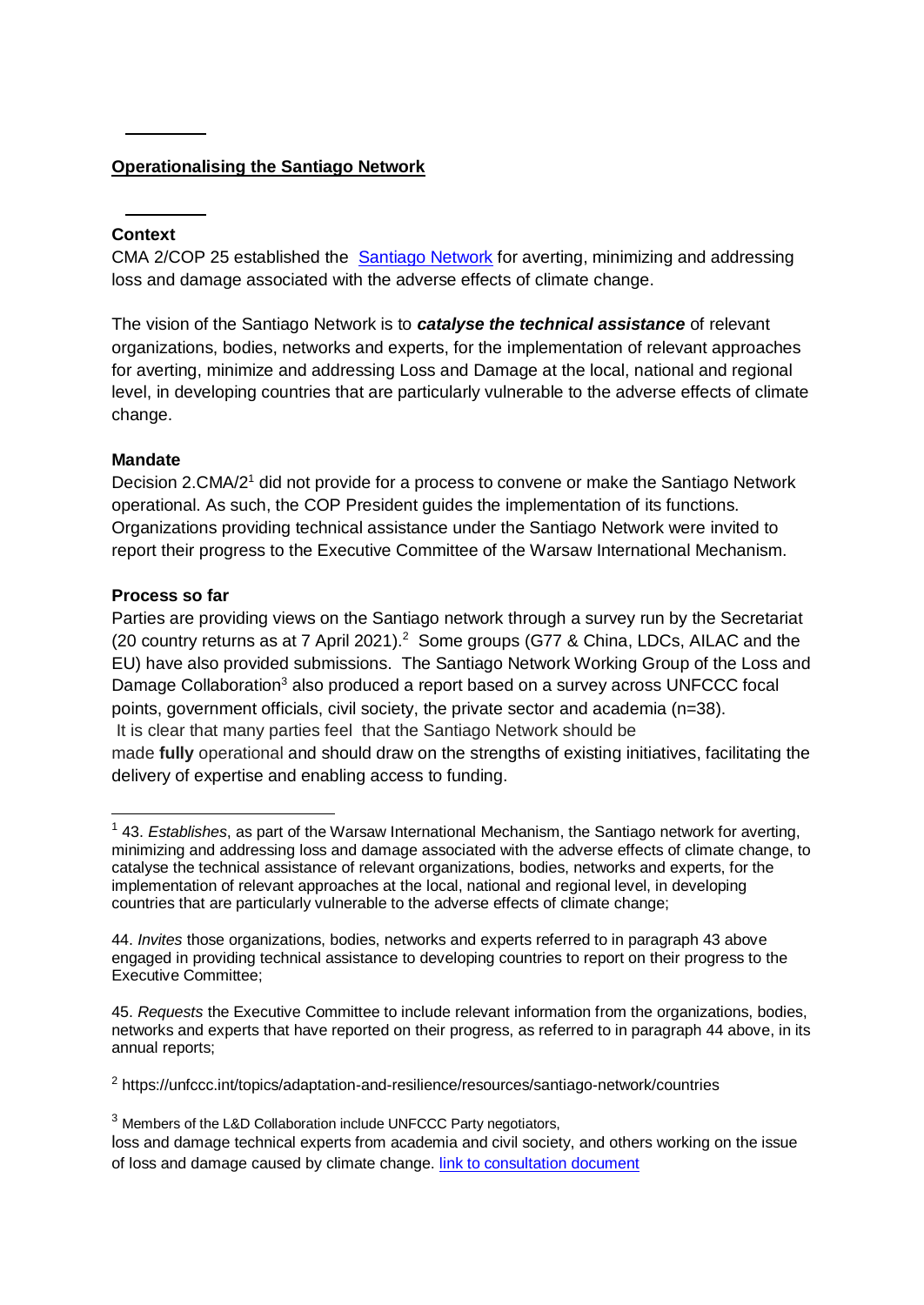### **Operationalising the network**

The aim is to identify action to further operationalise the network before COP 26. In order to do this, the Presidencies (Chile and UK) will hold further consultations with Parties, technical organisations and civil society.

The first step is to consolidate ideas that have been set out in previous meetings and submissions and develop an outline of the functions of the network. This process will largely be driven by Parties, with UNFCCC observers invited to comment.

The next step is to specify the network's structure and function. This should include a decision on whether a secretariat is required and the degree to which it would act directly or simply coordinate, and the capacities required to fulfil the purpose decided. As part of this, existing mechanisms and organizations that could support the Santiago Network may be identified and engaged.

Following this, a process with technical agencies and civil society will react to the request from Parties and comment on how they could contribute to the function and organization of the network.

The presidencies will collate the ideas gathered and set out a proposal for the further operationalisation of the Santiago Network based upon the views gathered. This will be the subject of further consultations with Parties and technical organizations and civil society.

By COP 26 a refined proposal that has broad agreement will have enabled the Santiago Network to start delivering practical help on loss and damage.

## **Functions of the Network**

Many indicated that the network should act so as to broker technical assistance to Parties to enable action on loss and damage. It would also assist by sharing and increasing the stock of knowledge and expertise on action on loss and damage and highlighting areas for future research. The main functions arising from the consultations with some examples under each function are summarised in Table 1 [below].

## **Table 1: DRAFT Summary of main functions of the Santiago Network**

| Information and sharing                                     | <b>Technical Support and</b><br><b>Capacity building</b>                | <b>Finance and projects</b>                                                       |
|-------------------------------------------------------------|-------------------------------------------------------------------------|-----------------------------------------------------------------------------------|
| Workshops to share<br>experience                            | <b>Risk assessment</b><br>Early warning                                 | Design of projects                                                                |
|                                                             | <b>Climate information services</b>                                     | Design of financial                                                               |
| Online interactive problem<br>solving                       | Impact modelling, including<br>for slow onset events,                   | instruments, e.g. risk finance<br>tools and instruments<br>forecast-based finance |
| Conducting research and<br>publishing knowledge<br>products | assessing loss and damage<br>post disaster, and support<br>for recovery | insurance<br>social protection measures;<br>national finance instruments          |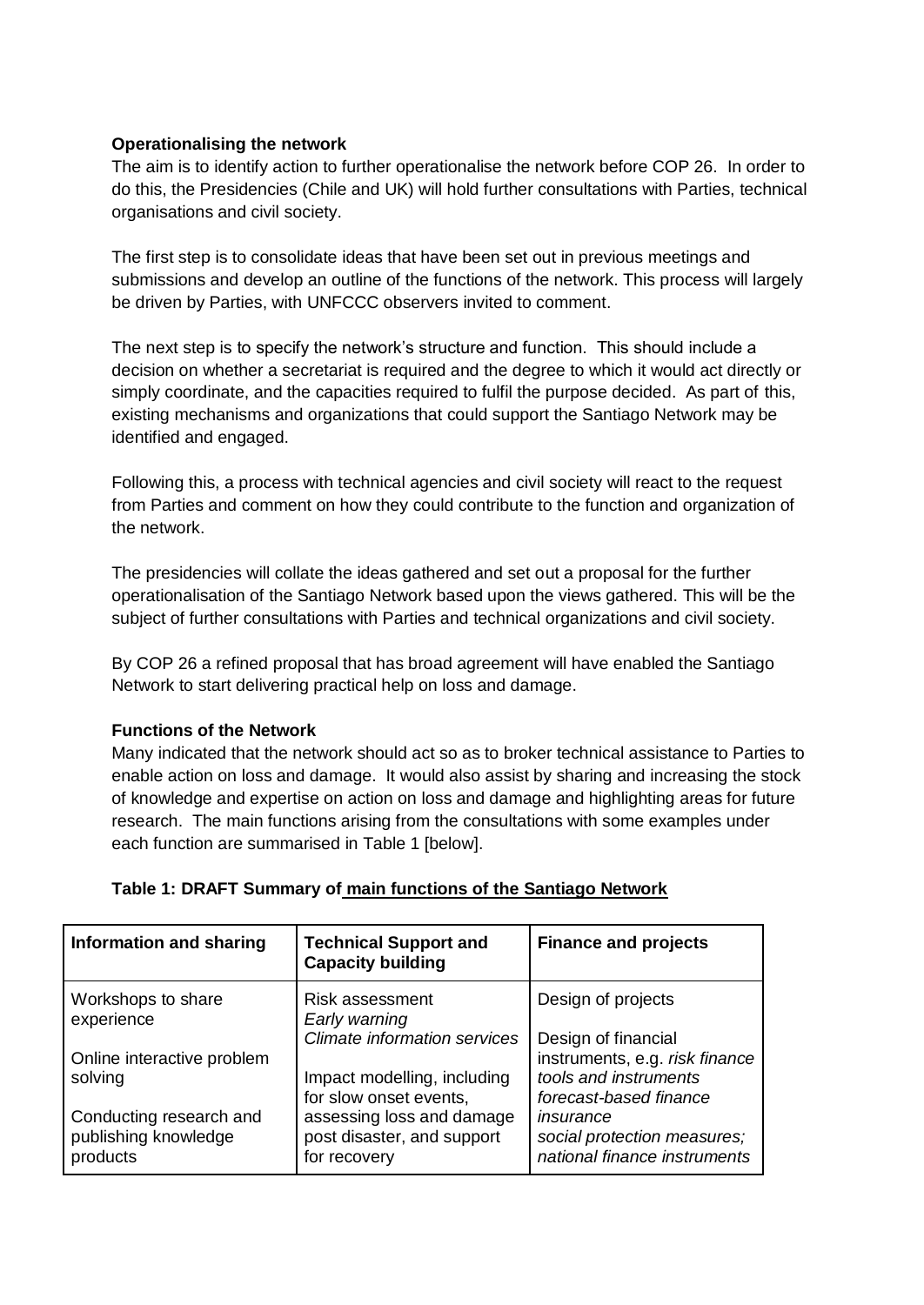| Feeding collated knowledge<br>to UNFCCC through the<br><b>WIM</b> | Support for policy<br>development<br>Support for national<br>planning<br>Design of social protection<br>measures<br><b>Building practical links</b><br>between humanitarian | (e.g. trust funds, bonds).<br>Assistance with access to<br>finance<br>Assistance with access to<br>technology |
|-------------------------------------------------------------------|-----------------------------------------------------------------------------------------------------------------------------------------------------------------------------|---------------------------------------------------------------------------------------------------------------|
|                                                                   | response, DRR, risk finance,<br>human mobility and<br>development efforts                                                                                                   |                                                                                                               |

## **Organisation of the network**

The network is envisioned to avoid duplicating activities by existing organizations, but instead act so as to be a mechanism to bring those needing assistance in contact with organizations who can provide it. The degree to which this means that it requires a secretariat and capacity to act or whether it is simply a virtual platform has yet to be decided, although a majority of Parties have noted that it will require some capacity to facilitate contacts for technical assistance and be a repository of knowledge. A number of Parties and civil society organizations have drawn parallels with the [CTCN.](https://www.ctc-n.org/)

If the network is to be operational before COP 26, it is likely that it will have to be convened by an existing organization that already deals with actions to avert, minimize and address loss and damage, will be easily accessible to Parties and has the ability to facilitate action.

## **Next Steps**

- 1. The Presidencies propose to hold **a consultation meeting with Parties (with observers) on Monday April 26 2021,** 13:00 UK time, to help the formulation of a concrete plan to further operationalise the Santiago Network. The meeting will mainly be to gather Party views.
- 2. Based on the results of the Party consultation, observer groups are invited to hold a subsequent consultation to provide further input.
- 3. A consultation among relevant agencies likely to form part of the network will be used to react to the ideas expressed by Parties.
- 4. The Presidencies propose to form a 'Friends of the President ' group to help the formulation of the plan for further operationalising the network, composed of representatives of: UNFCCC Parties, development cooperation agencies, relevant organizations, NGOs and the UNFCCC Secretariat. The members of the group would be identified by the Presidencies taking into account the advice of Parties.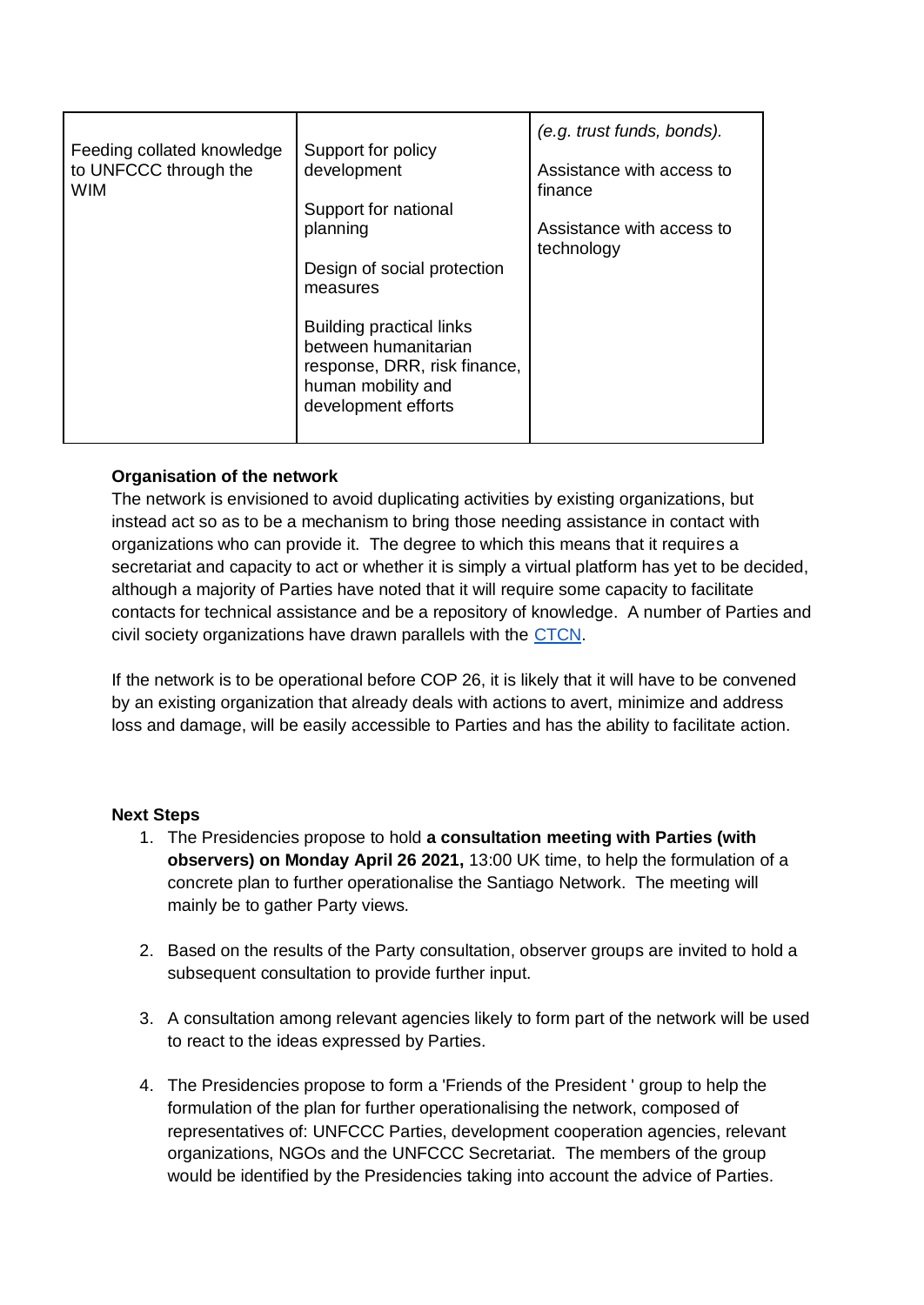# **Meeting of Parties and observers 13:00 (UK time April) 26th 2021:**

# **Consultation meeting on form and function of the Santiago Network on Loss and Damage**

## **Proposed Agenda:**

## **1. Introduction by the Presidencies - 15 minutes**

Objective for the consultation, timeline for production of proposal for consideration.

## **2. Functions of the network - 1 hour**

*Are the broad areas functions as set out in Table 1 correct; information sharing, technical support and capacity-building and finance and project formulation?*

(At this stage it will not be necessary to set out an exhaustive list of priorities.)

### **3. Organisation of the network - 2 hours**

*What process will be required to recruit organizations to the network?*

*Do we need to draft a core Purpose document, such as Terms of Reference?*

## **3.1 Options for organizing the network**

*Does the network need to explicitly link and bring in organizations that do not traditionally associate with the UNFCCC and climate finance - for example humanitarian and disaster risk organisations?*

*What criteria should there be for members of the Network?*

*Does the network require a dedicated secretariat?*

If so;

*Should the secretariat extend to practical work with countries? Should the secretariat involve direct production of knowledge products? Should the secretariat be able to fund technical assistance directly?*

*What would the criteria be for an organization to convene the Santiago Network?*

*Are there existing organizations that are well placed to convene and develop the Santiago Network? If so, which organizations?*

## **Outcomes from this meeting**